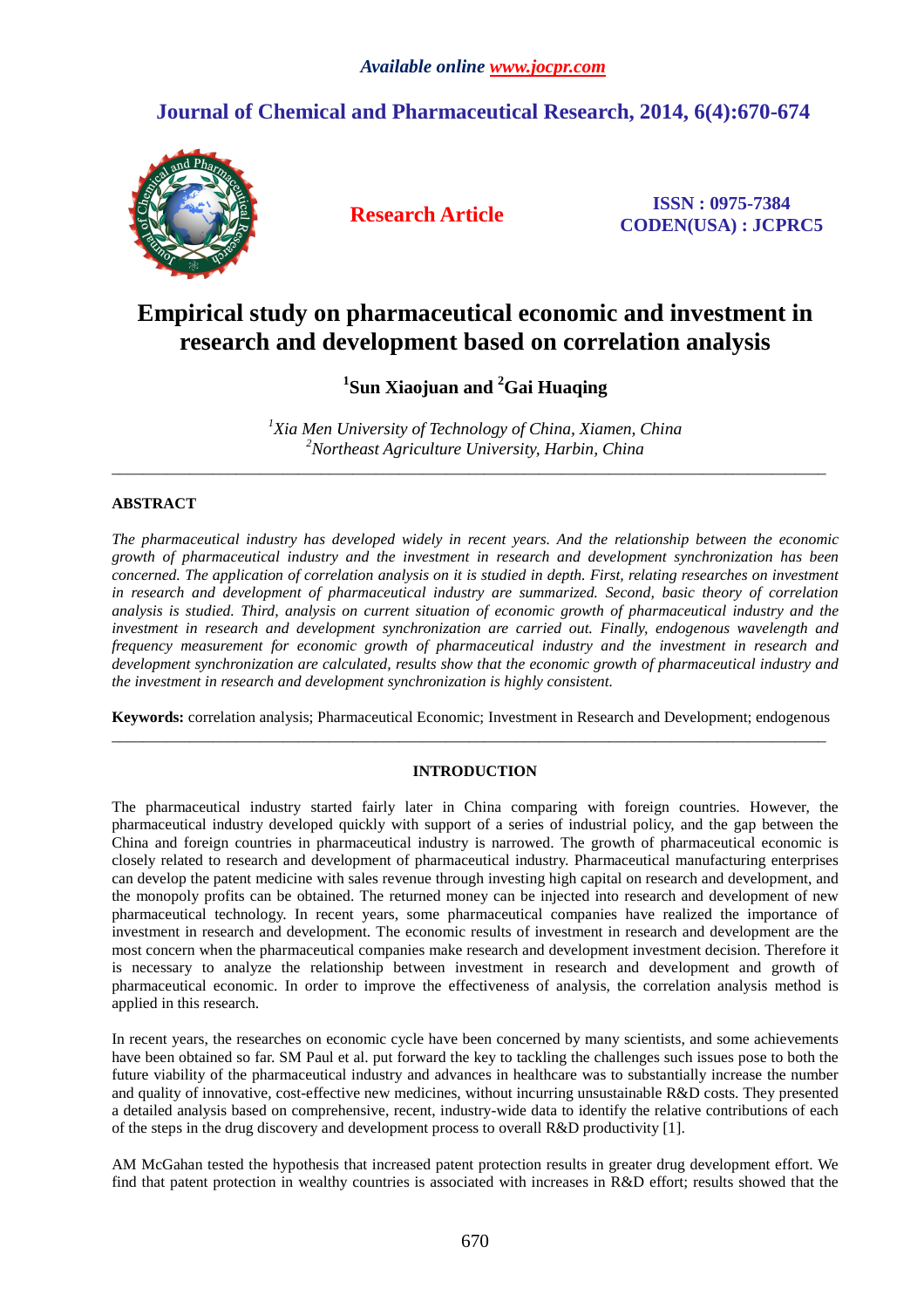introduction of patents in developing countries had not been followed by greater R&D investment in the diseases that are most prevalent there [2]. Nicola Dimitri suggested that R&D productivity in the pharmaceutical industry could be strengthened by reducing costs both in the early phase and, mostly, in the clinical phase of drug discovery. And analysis revealed that despite high costs, the clinical phase shows healthy productivity, whereas the early phase, particularly lead optimization, exhibited very low productivity [3]. S Sasidharan applied unbalanced panel data for 1,843 Indian manufacturing firms operating during the period 1994–2005 and corrected for the self-selection problem by using a Heckman-two step procedure. The analysis involving full sample did not give a clear picture of the impact of FDI on the innovation strategies of domestic firms. Interesting results emerge, when analysis was carried out according to different sub-samples based on foreign-ownership and technology intensity of the industry [4]. Jingguo Qu et al. studied the joint influence of the curve radius of curvature, steered angle and the road friction coefficient on the driving speed of the curve and the obtained speed is within the speed limit. Therefore, after improving the overtaking model, the left lane vehicle also applied to the lane-changing rule [5]. So far the empirical study on economic cycle of mainland china and Taiwan is a new field with few academic achievements.

*\_\_\_\_\_\_\_\_\_\_\_\_\_\_\_\_\_\_\_\_\_\_\_\_\_\_\_\_\_\_\_\_\_\_\_\_\_\_\_\_\_\_\_\_\_\_\_\_\_\_\_\_\_\_\_\_\_\_\_\_\_\_\_\_\_\_\_\_\_\_\_\_\_\_\_\_\_\_*

## **2 Mathematical model of correlation analysis**

The correlation analysis can study the relevance between some variables and other variables, which can solve the practical problems of economic cycle.

Set *x* and *y* as the *p* and *q* dimensional random variables and covariance matrix between *x* and *y* is expressed as follows [6]:

$$
E(x - E(x))(y - E(y)) = V_{XY}
$$
 (1)

$$
V_{YX} = V_{XY} \tag{2}
$$

The variances of *x* and *y* are defined as follows [7]:

$$
V(y) = E(y - E(y))(y - E(y))' = V_{YY}
$$
\n(3)

$$
V(x) = E(x - E(x)(x - E(x)) = V_{xx}
$$
\n(4)

The projection in linear sub space of *y* in *x* is considered, for a element statistic, the random variables *z* and

$$
x_1, x_2, \dots, x_p
$$
 are given, if  $a_0 + \sum_{i=1}^n a_i x_i$  make  $E(z - a_0 - \sum_{i=1}^n a_i x_i)$  reach the minimum value, then

$$
a_0 + \sum_{i=1}^n a_i x_i
$$
 is the projection of z in  $x_1, x_2, \dots, x_p$ , which can be denoted by  $\hat{z}$ , or  $\hat{z} = a_0 + \sum_{i=1}^n a_i x_i$ 

names as regression function for second type regression problem, therefore  $\hat{y}_i$  for  $y_i$  of y can be solved based on one statics method,  $\hat{y}$  using  $\hat{y}$  as component can be the projection of *y* on *x*. Projection of  $\hat{y}$  to *x* for *y* is defined by  $\hat{P}(y|x)$ ,  $y - \hat{y}$  is residual.

There are parts affecting the changes of *y*, first part is the projection of *y* on *x*, that is  $V(\hat{y})$ , second part is the changes led by  $y - \hat{y}$ , that is  $V(y - \hat{y})$ . The correlating coefficient between *x* and *y* can be calculated by the following expression:

$$
r = \left[\sum_{i=1}^{n} (x_i - \overline{X})(y_i - \overline{Y})\right] / \sqrt{\left[\sum_{i=1}^{n} (x_i - \overline{X}) \cdot \sum_{i=1}^{n} (y_i - \overline{Y})^2\right]}
$$
(5)

Where *X* and *Y* are the mean value of *x* and *y*,  $x_i$  and  $y_i$  are the observations of *x* and *y*.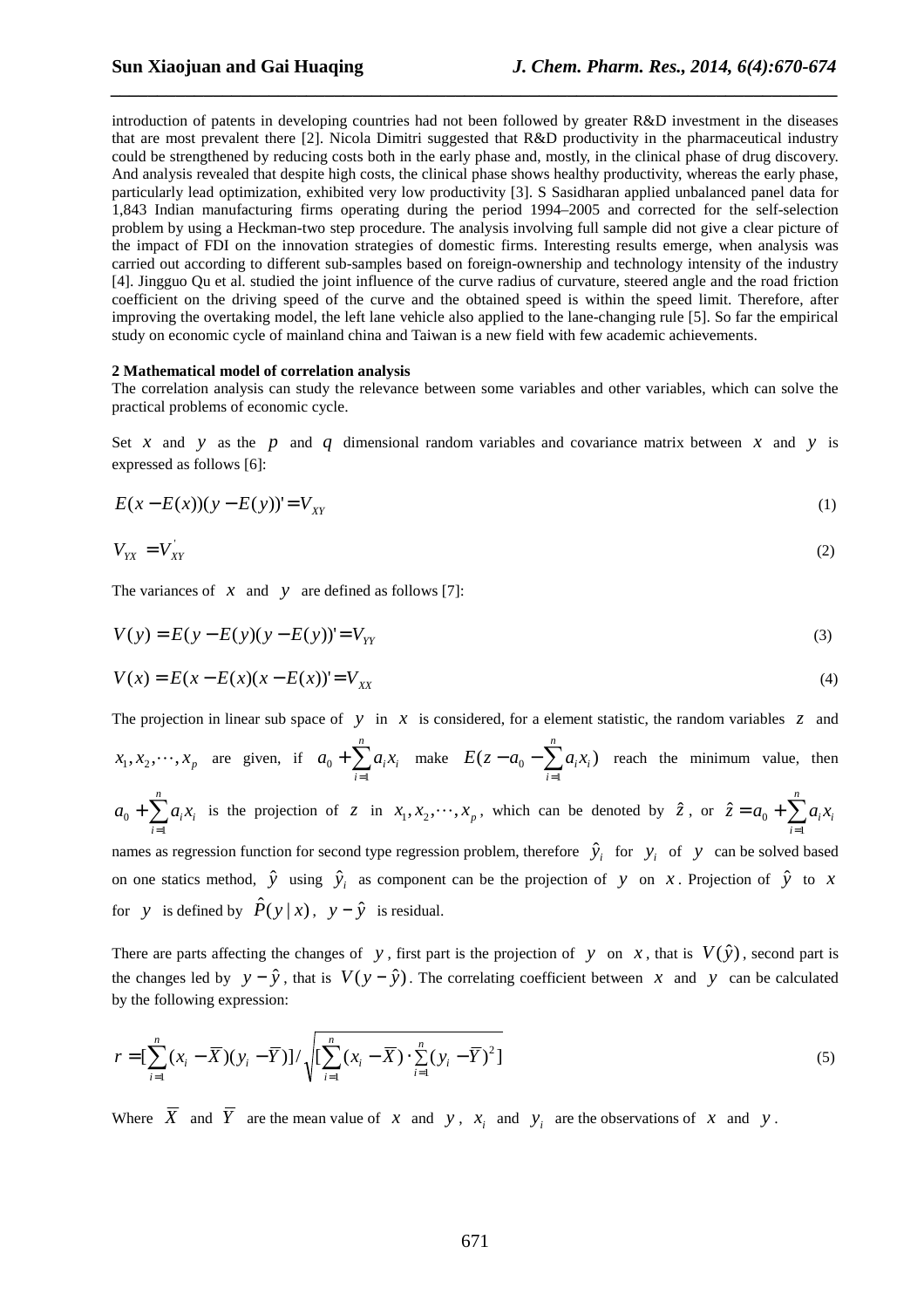### **3 Analysis on characteristic of growth of pharmaceutical economic and investment in research and development**

*\_\_\_\_\_\_\_\_\_\_\_\_\_\_\_\_\_\_\_\_\_\_\_\_\_\_\_\_\_\_\_\_\_\_\_\_\_\_\_\_\_\_\_\_\_\_\_\_\_\_\_\_\_\_\_\_\_\_\_\_\_\_\_\_\_\_\_\_\_\_\_\_\_\_\_\_\_\_*

#### (1) Growth of pharmaceutical economic

Before 2009, the total output of pharmaceutical industry maintained rapid growth, and the compound annual growth rate is 20.8%. The "financial tsunami" hit the pharmaceutical economic in 2009, the increasing rate of total output of pharmaceutical industry drops to 19.9%. Since 2010, with the world economy in better shape, the pharmaceutical industry increases in the speed of 27.48%, which maintains a steady growth trend. The total output of pharmaceutical industry from 2001-2013 is shown in table 1.

| Year | Total output/ Billion yuan | Growth rate/% |
|------|----------------------------|---------------|
| 2001 | 2188                       | 17.01         |
| 2002 | 2517                       | 15.04         |
| 2003 | 3103                       | 23.26         |
| 2004 | 3666                       | 18.01         |
| 2005 | 4628                       | 26.26         |
| 2006 | 5324                       | 15.05         |
| 2007 | 6679                       | 25.50         |
| 2008 | 8667                       | 29.80         |
| 2009 | 10382                      | 21.10         |
| 2010 | 13694                      | 22.95         |
| 2011 | 15694                      | 26.54         |
| 2012 | 18148                      | 20.28         |
| 2013 | 25467                      | 24.71         |

**Table 1 Total output of pharmaceutical industry from 2001-2013** 

As from table 1, from 2001-2013, the total output of pharmaceutical industry increasing every year, the output of pharmaceutical industry in 2013 is 11.6 times to that of pharmaceutical industry in 2001. And the increasing rate of pharmaceutical industry is slowed down from 2001 to 2002, from 2002 to 2003, from 2005 to 2006, from 2008 to 2009, from 2011 to 2012.

(2) Investment in research and development of pharmaceutical industry

The investment in research and development of pharmaceutical industry is important for development of it, the total investment in research and development of pharmaceutical industry from 2001-2013 is shown in table 2.

| Year | Investment/ Billion yuan | Increasing rate/% |
|------|--------------------------|-------------------|
| 2001 | 20.5                     | 28.29             |
| 2002 | 26.3                     | 15.20             |
| 2003 | 30.3                     | 17.50             |
| 2004 | 35.6                     | 21.91             |
| 2005 | 43.4                     | 20.31             |
| 2006 | 52.6                     | 21.20             |
| 2007 | 65.9                     | 20.20             |
| 2008 | 71.6                     | 11.24             |
| 2009 | 78.5                     | 9.56              |
| 2010 | 82.4                     | 8.21              |
| 2011 | 88.7                     | 9.54              |
| 2012 | 91.8                     | 3.48              |
| 2013 | 100.0                    | 8.92              |

As seen from table 2, the investment in research and development of pharmaceutical industry increases every year from 2001-2013, but the increasing rate is slow down.

And the correlation coefficients between output and investment in research and development of pharmaceutical industry are calculated based on relating theory, which are shown in table 2.

#### **Table 3 Calculating results of correlation coefficients between output and investment in research and development of pharmaceutical industry**

| Period    | Correlation coefficient |
|-----------|-------------------------|
| 2001-2003 | 0.43                    |
| 2004-2006 | 0.53                    |
| 2007-2009 | 0.63                    |
| 2010-2013 | 0.71                    |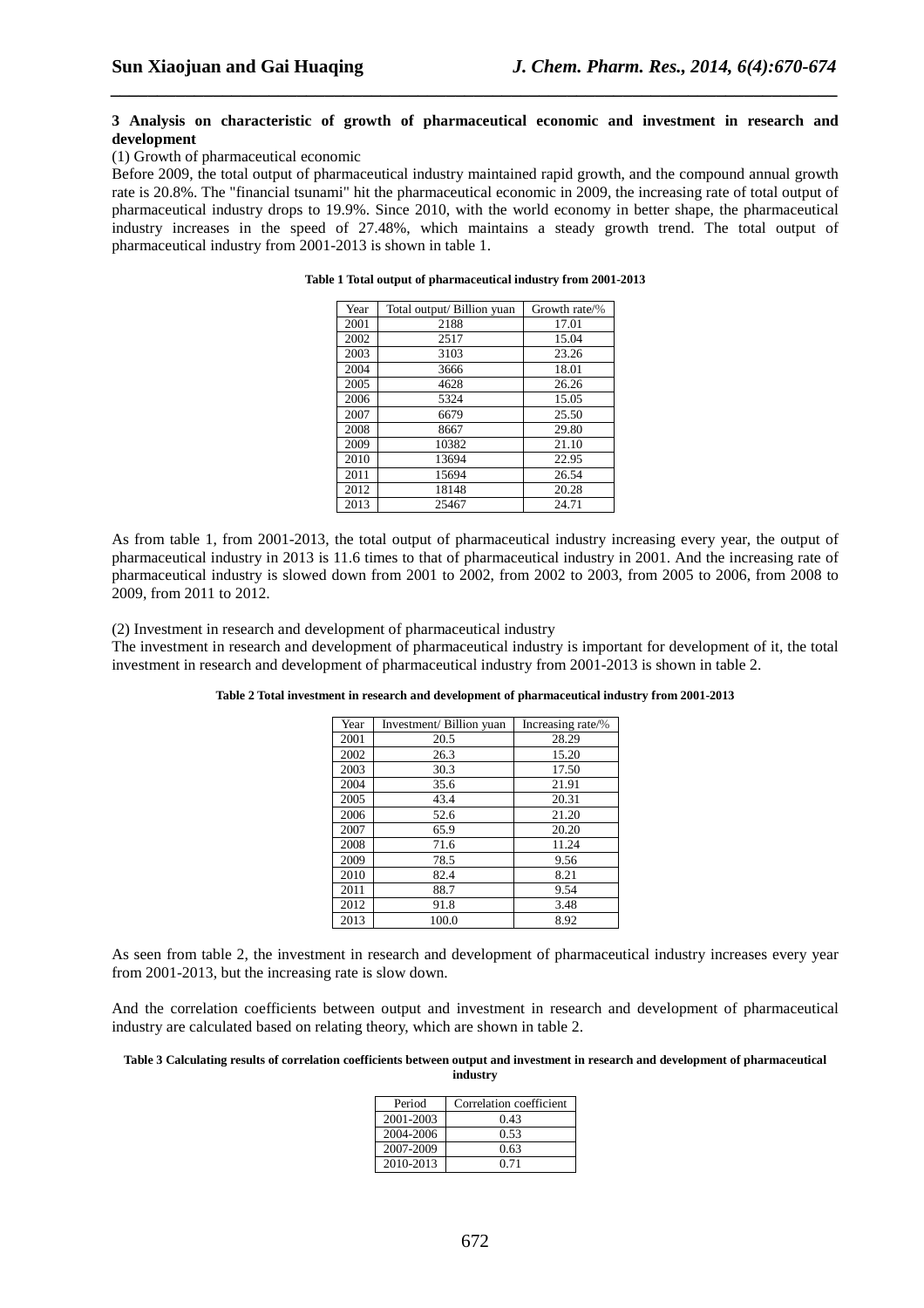As seen from table 1, since 1996, the correlation coefficients of 2001-2003, 2004-2006, 2007-2009 and 2010-2013 are 0.43, 0.53, 0.63 and 0.71 respectively. The main reason is that the Chinese pharmaceutical companies have a strong research and development ethos, however there are a certain difference between the Chinese companies and multinational pharmaceutical companies in scale, sales volume and profit, then the investment of pharmaceutical industry is relative little.

*\_\_\_\_\_\_\_\_\_\_\_\_\_\_\_\_\_\_\_\_\_\_\_\_\_\_\_\_\_\_\_\_\_\_\_\_\_\_\_\_\_\_\_\_\_\_\_\_\_\_\_\_\_\_\_\_\_\_\_\_\_\_\_\_\_\_\_\_\_\_\_\_\_\_\_\_\_\_*

#### **RESULTS AND DISCUSSION**

### (1) Definition of indexes

Independent variables are performance index: the performance of pharmaceutical companies can be measured by profitability index, efficiency index and growth index. The profitability index is profit margin of main business, which is the ratio of profit to income of main business. The efficiency index is capital net profit ratio, which is the ratio of net profit to average total capital. The growth index is measured by the year-on-year growth of income of main business.

The independent variable is used as investment in research and development, the investing level in research and development is measured by pockets and human resources.

The index of pockets is research and development strength is the ratio of capital investment in research and development to income of main business. The rate of technicians is ratio of the number of technicians to total number of employees. The relating data is collected from the pharmaceutical company by hand.

The total number of samples of pharmaceutical companies is 320, and the research and development strength of samples are shown in table 3.

| Research and development strength | Number of samples |
|-----------------------------------|-------------------|
| ${<}1\%$                          | 230               |
| $[1\%, 2\%)$                      | 58                |
| $[2\%, 3\%)$                      | 12                |
| $[3\%, 4\%)$                      | 10                |
| $[4\%, 5\%)$                      |                   |
| $> 5\%$                           |                   |

**Table 3 Research and development strength of samples** 

As seen from table 3, there are 320 pharmaceutical companies with research and development strength of less than 1%, there are only 4 pharmaceutical companies with research and development strength of over 5%, the data shows that the research and development strength of pharmaceutical companies is relative low.

The increasing rate of pharmaceutical economic of samples in period of 2001-2013 is defined by  $IFP_i$ , according to correlation analysis, the regression function is obtained as follows:

$$
IFP_i = 0.79 \times IFP_{i-1} + 0.042 IFP_{i-2} - 0.237 IFP_{i-3} + 0.203 IFP_{i-4}
$$
\n
$$
\tag{6}
$$

Then the following regression matrix can be obtained as follows:

|       |  | $\begin{bmatrix} 0.79 & 0.042 & -0.237 & 0.203 \end{bmatrix}$ |  |
|-------|--|---------------------------------------------------------------|--|
| $A =$ |  |                                                               |  |
|       |  |                                                               |  |
|       |  |                                                               |  |

The eigenvalues of *A* are -0.6383, 0.8445, 0.2919 + 0.5398i and 0.2919 - 0.5398i respectively, the endogenous wavelength can be calculated according to the conjugate complex roots, which is 5.8 years, and the frequency is 0.18.

The research and development strength of samples in period of 2001-2013 is defined by *RDS<sup>i</sup>* , according to correlation analysis, the regression function is obtained as follows: